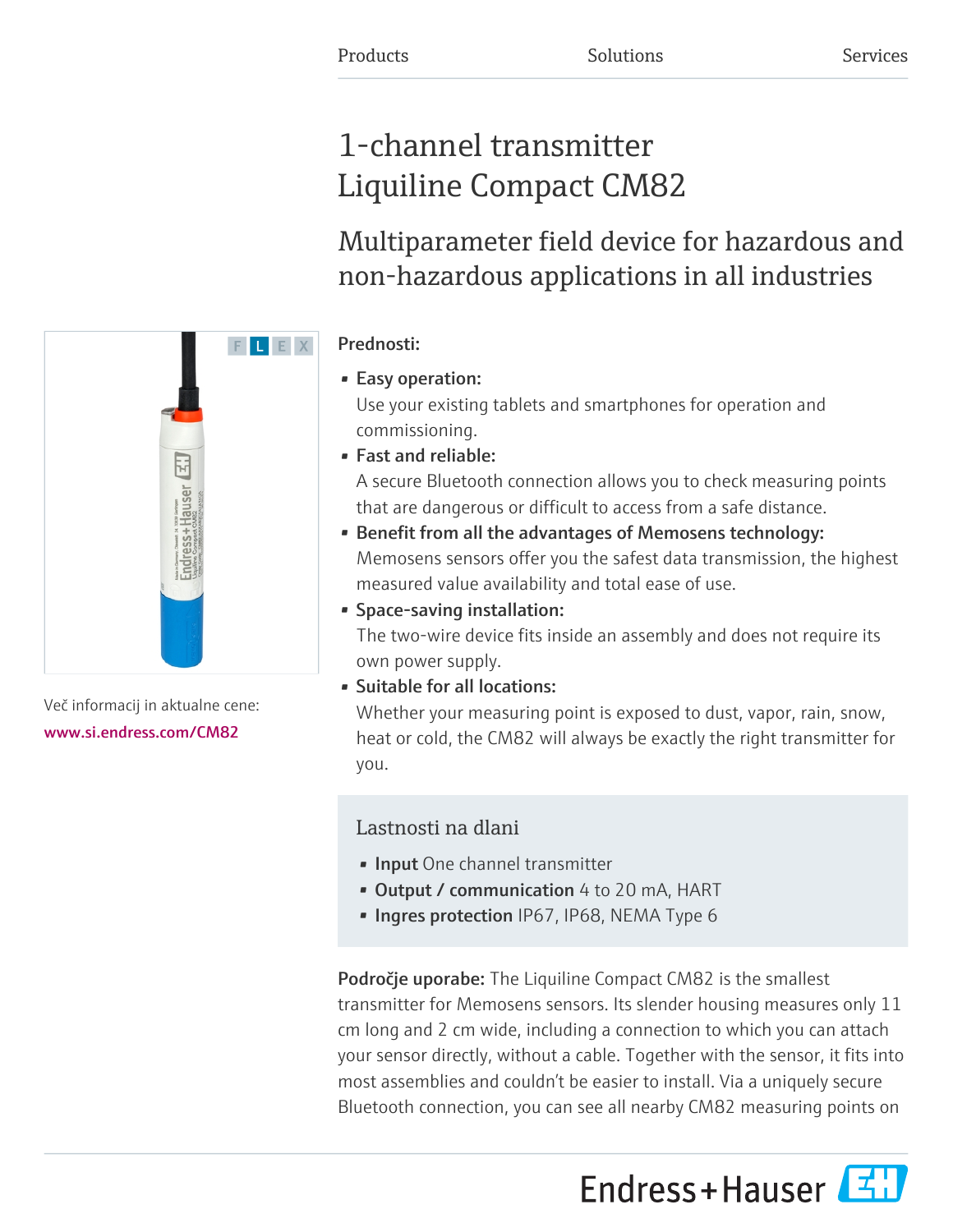your tablets or smartphones and operate them conveniently from a distance.

# Lastnosti in specifikacije

# Oxygen Merilni princip

Potentiometric

#### Application

All sectors, supporting all sensors with the blue Memosens plug-in head, enviromental sector

#### Installation

Connection of digital sensors with Memosens-Protocol

#### Characteristic

Liquiline CM82 is a two-wire transmitter for all areas of process engineering

#### Design

Liquiline CM82 is optionally equipped with Bluetooth for comfortable remote commissioning via Smartphone/Tablets

#### **Material**

Housing, cover: Peek 151 Strain relief: EPDM Axial ring Peek 450 G

#### Dimension

Diameter: 18.95 mm (0.75 inch) Length: 114.7 mm (4.52 inch)

#### Connection

Connection of digital sensors with Memosens-Protocol

#### Input

One channel transmitter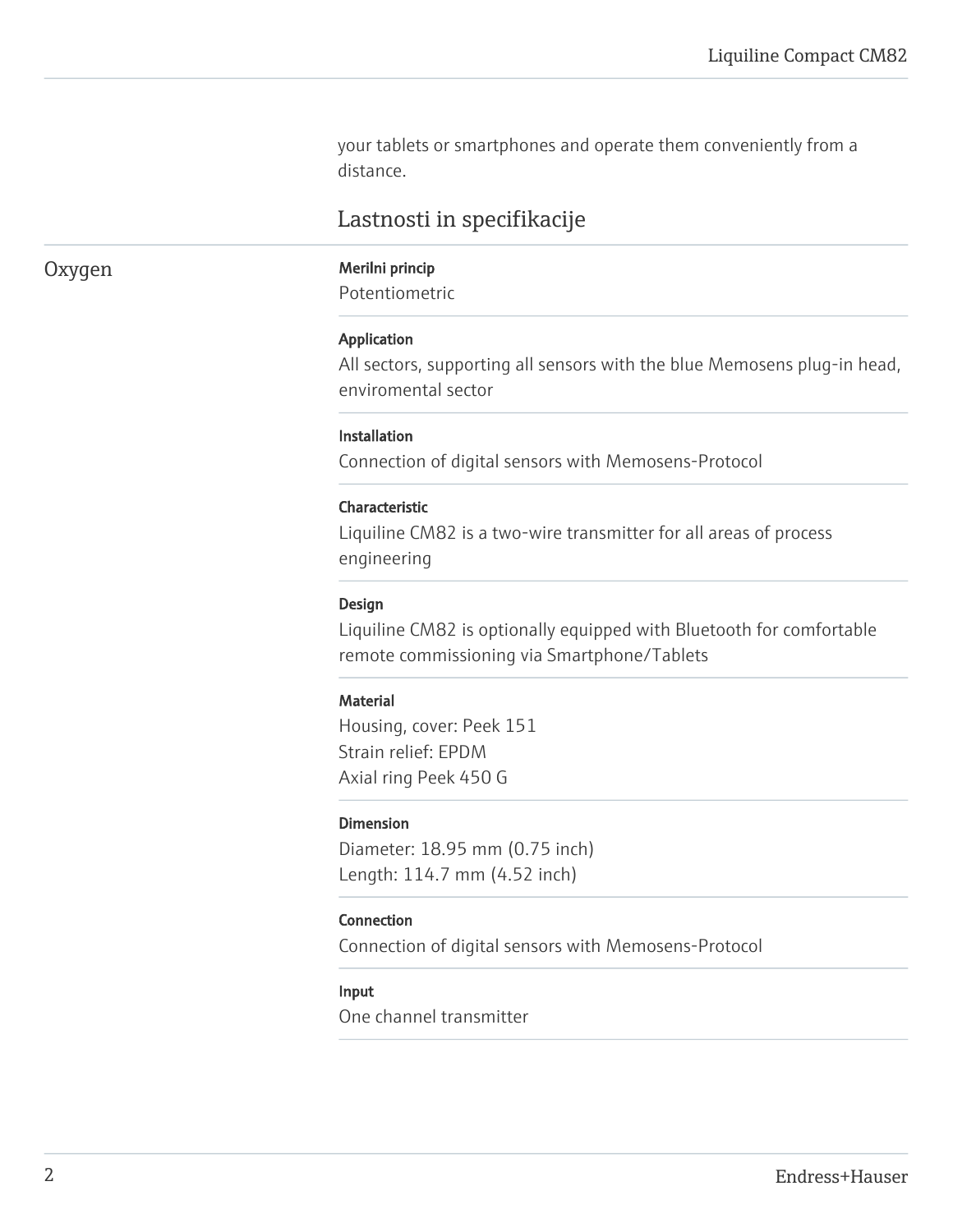# Oxygen

## Output / communication

4 to 20 mA, HART

#### pH Merilni princip

Potentiometric

### Application

All sectors, supporting all sensors with the blue Memosens plug-in head, enviromental sector

### **Installation**

Connection of digital sensors with Memosens-Protocol

#### Characteristic

Liquiline CM82 is a two-wire transmitter for all areas of process engineering

#### Design

Liquiline CM82 is optionally equipped with Bluetooth for comfortable remote commissioning via Smartphone/Tablets

### **Material**

Housing, cover: Peek 151 Strain relief: EPDM Axial ring Peek 450 G

### Dimension

Diameter: 18.95 mm (0.75 inch) Length: 114.7 mm (4.52 inch)

### Connection

Connection of digital sensors with Memosens-Protocol

#### Ingres protection

IP67, IP68, NEMA Type 6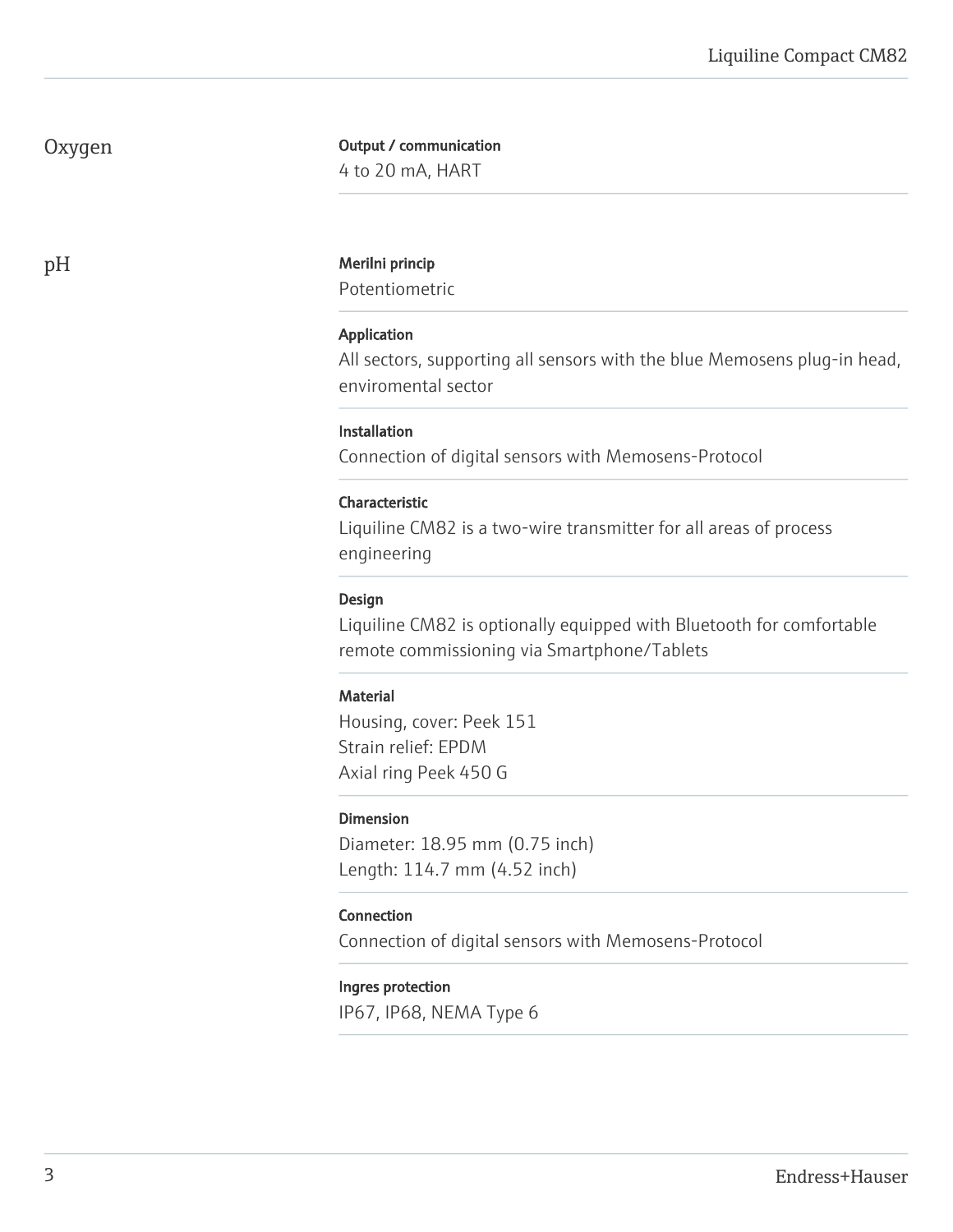#### Input

One channel transmitter

Output / communication 4 to 20 mA, HART

Additional certifications

CE, CSA C/US GP

ORP / Redox Merilni princip

Potentiometric

#### Application

All sectors, supporting all sensors with the blue Memosens plug-in head, enviromental sector

#### Installation

Connection of digital sensors with Memosens-Protocol

### Characteristic

Liquiline CM82 is a two-wire transmitter for all areas of process engineering

#### Design

Liquiline CM82 is optionally equipped with Bluetooth for comfortable remote commissioning via Smartphone/Tablets

#### **Material**

Housing, cover: Peek 151 Strain relief: EPDM Axial ring Peek 450 G

### Dimension

Diameter: 18.95 mm (0.75 inch) Length: 114.7 mm (4.52 inch)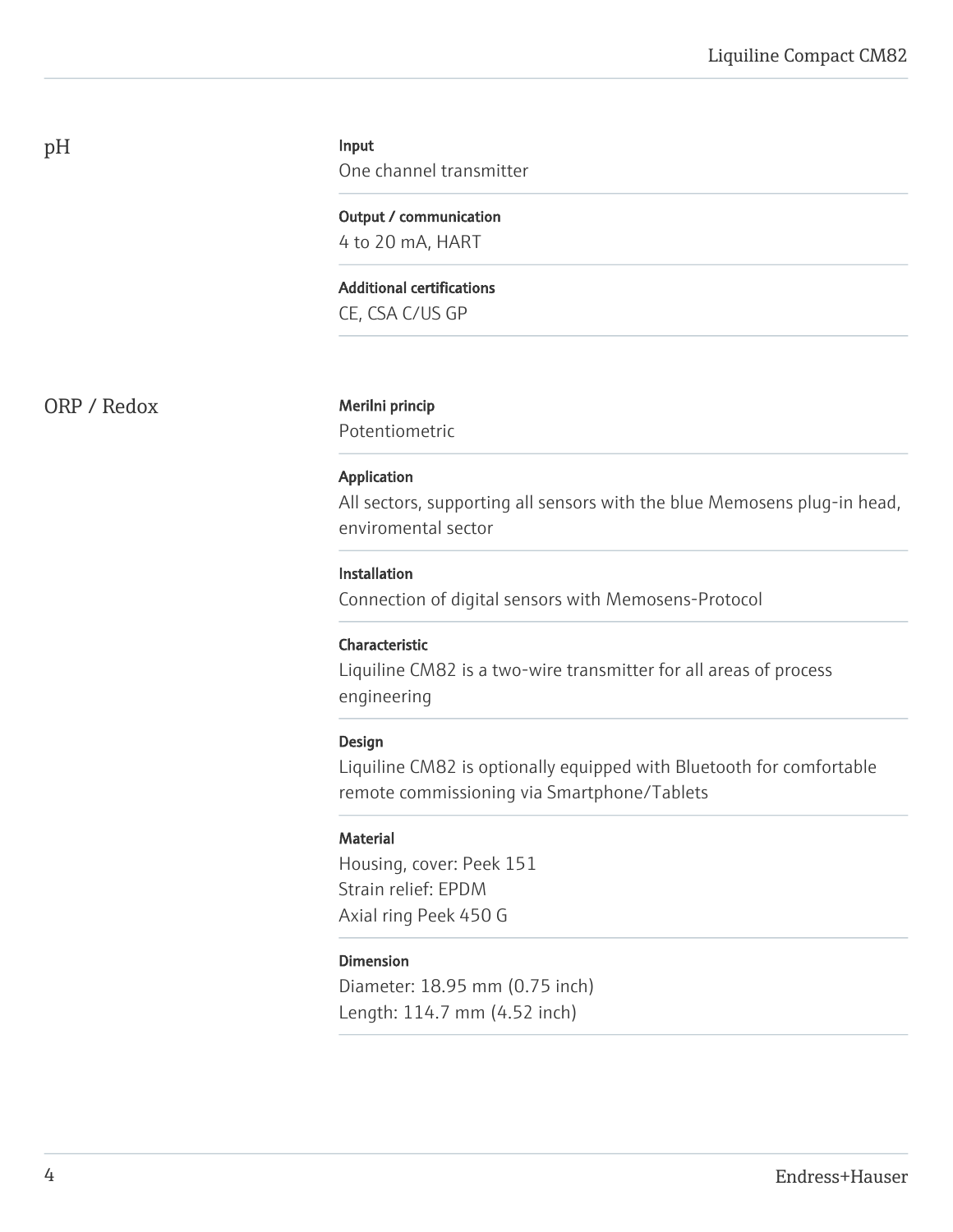# ORP / Redox

#### Connection

Connection of digital sensors with Memosens-Protocol

Ingres protection IP67, IP68, NEMA Type 6

Input One channel transmitter

Output / communication 4 to 20 mA, HART

# Conductivity Merilni princip

Potentiometric

#### Application

All sectors, supporting all sensors with the blue Memosens plug-in head, enviromental sector

#### Installation

Connection of digital sensors with Memosens-Protocol

#### Characteristic

Liquiline CM82 is a two-wire transmitter for all areas of process engineering

#### Design

Liquiline CM82 is optionally equipped with Bluetooth for comfortable remote commissioning via Smartphone/Tablets

### Material

Housing, cover: Peek 151 Strain relief: EPDM Axial ring Peek 450 G